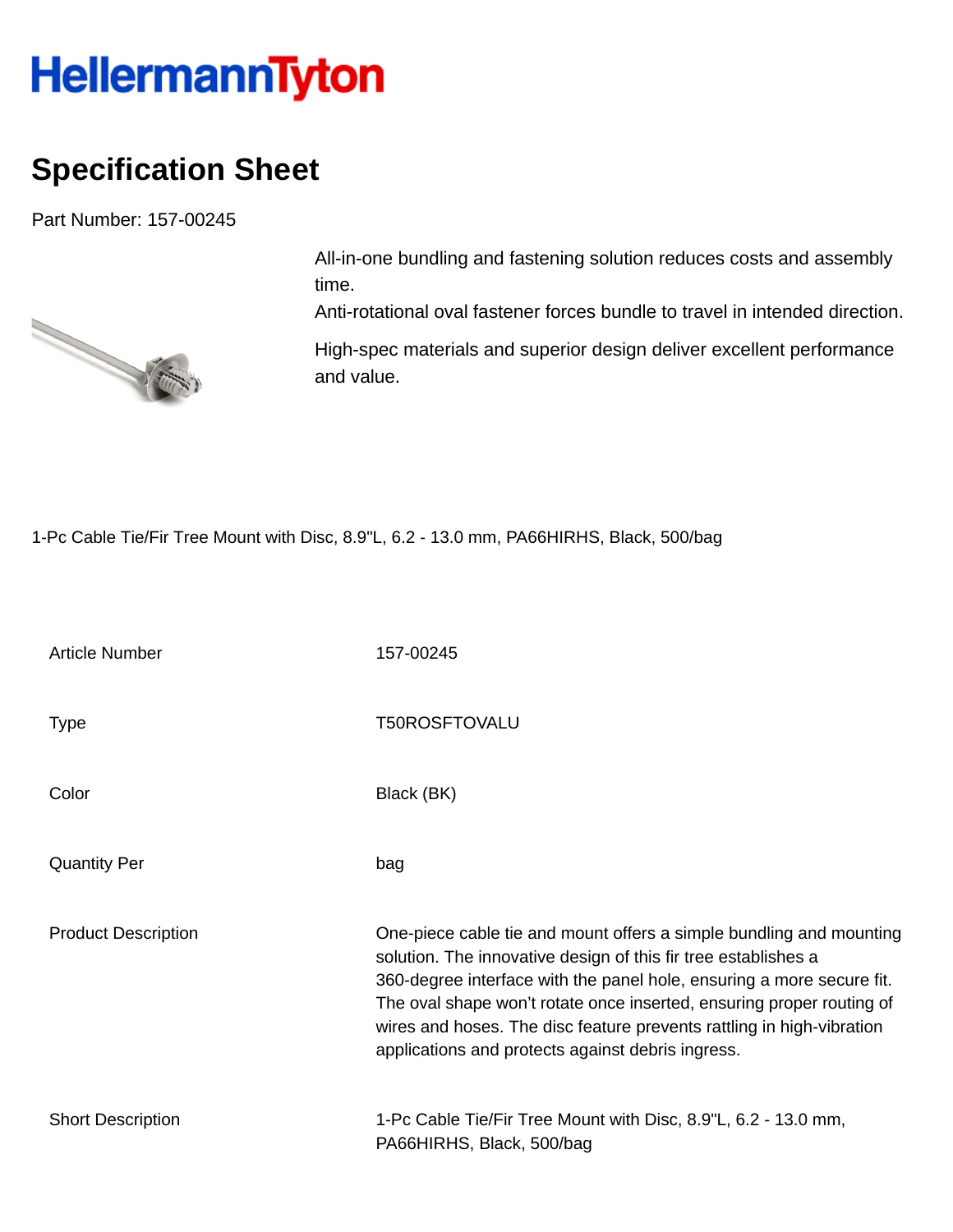| Minimum Tensile Strength (Imperial)   | 50.0                    |
|---------------------------------------|-------------------------|
| Minimum Tensile Strength (Metric)     | 222                     |
| Length L (Imperial)                   | 8.9                     |
| Length L (Metric)                     | 225.0                   |
| <b>Fixation Method</b>                | Fir Tree for oval holes |
| <b>Identification Plate Position</b>  | none                    |
| Releasable Closure                    | No                      |
| <b>Tie Closure</b>                    | plastic pawl            |
| Variant                               | <b>Outside Serrated</b> |
| Width W (Imperial)                    | 0.20                    |
| Width W (Metric)                      | 5.1                     |
| <b>Bundle Diameter Min (Imperial)</b> | 0.07                    |
| <b>Bundle Diameter Min (Metric)</b>   | 1.8                     |
| <b>Bundle Diameter Max (Imperial)</b> | 1.97                    |
| <b>Bundle Diameter Max (Metric)</b>   | 50.0                    |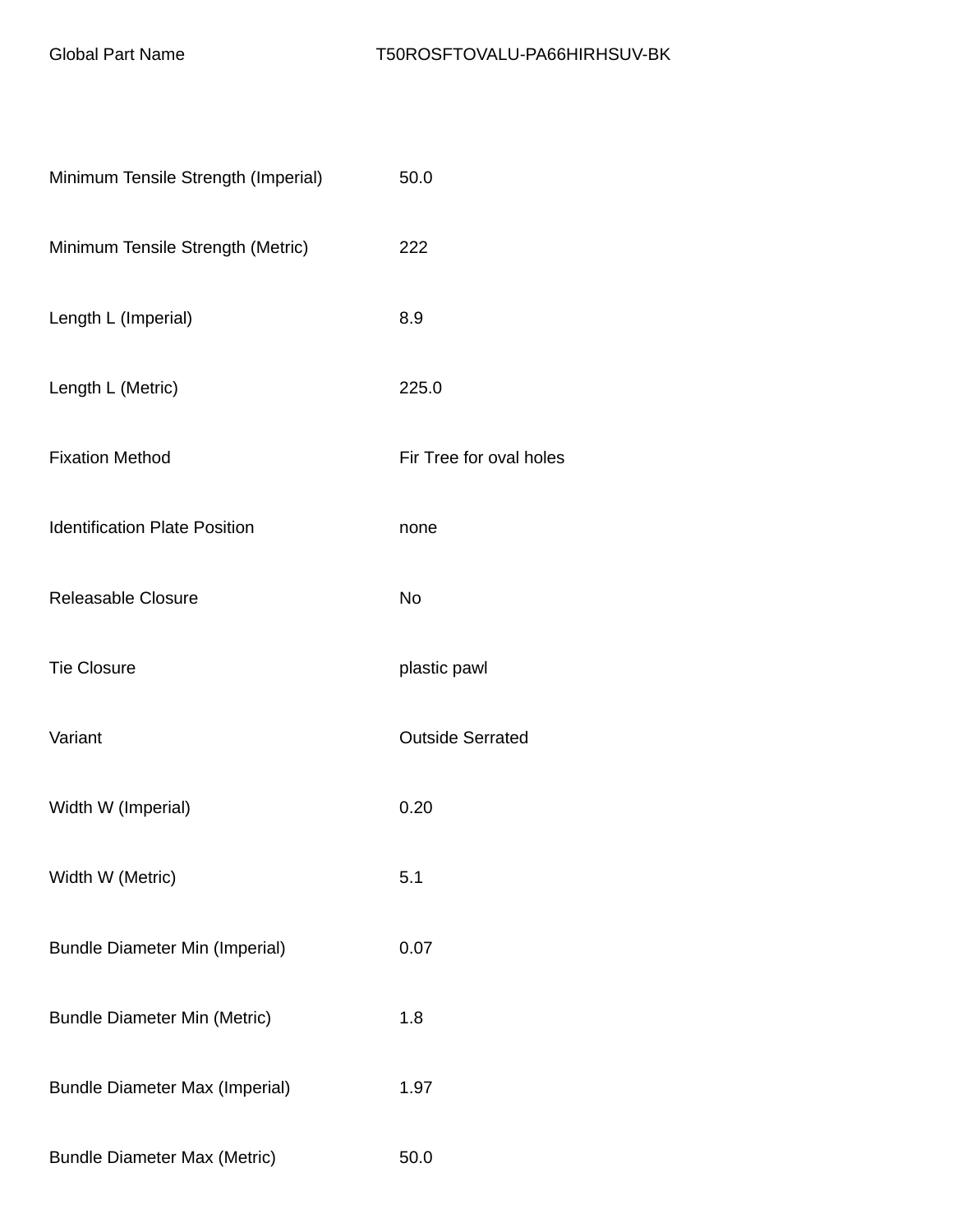| Height H (Imperial)                     | 0.50                                                     |
|-----------------------------------------|----------------------------------------------------------|
| Height H (Metric)                       | 12.8                                                     |
| Panel Thickness Min (Imperial)          | 0.023                                                    |
| Panel Thickness Max (Imperial)          | 0.24                                                     |
| Panel Thickness Min (Metric)            | 0.6                                                      |
| Panel Thickness Max (Metric)            | 6.0                                                      |
| Mounting Hole Diameter D (Imperial)     | 0.24 x 0.48 "; 0.25 x 0.50 "; 0.25 x 0.51 "; 0.27 x 0.47 |
| Mounting Hole Diameter D (Metric)       | 6.2 x 12.2 mm 6.5 x 12.5 mm 7.0 x 12.0 mm 6.5 x 13.0 mm  |
| Mounting Hole Diameter D Min (Imperial) | 0.24                                                     |
| Mounting Hole Diameter D Max (Imperial) | 0.48                                                     |
| Mounting Hole Diameter D Max (Metric)   | 12.2                                                     |
| Disc Diameter (Metric)                  | 17.63 x 23.63                                            |
| Disc Diameter (Imperial)                | $0.69 \times 0.93$                                       |

| Material                 | Polyamide 6.6 high impact modified, heat and UV stabilized<br>(PA66HIRHSUV) |
|--------------------------|-----------------------------------------------------------------------------|
| <b>Material Shortcut</b> | PA66HIRHSUV                                                                 |